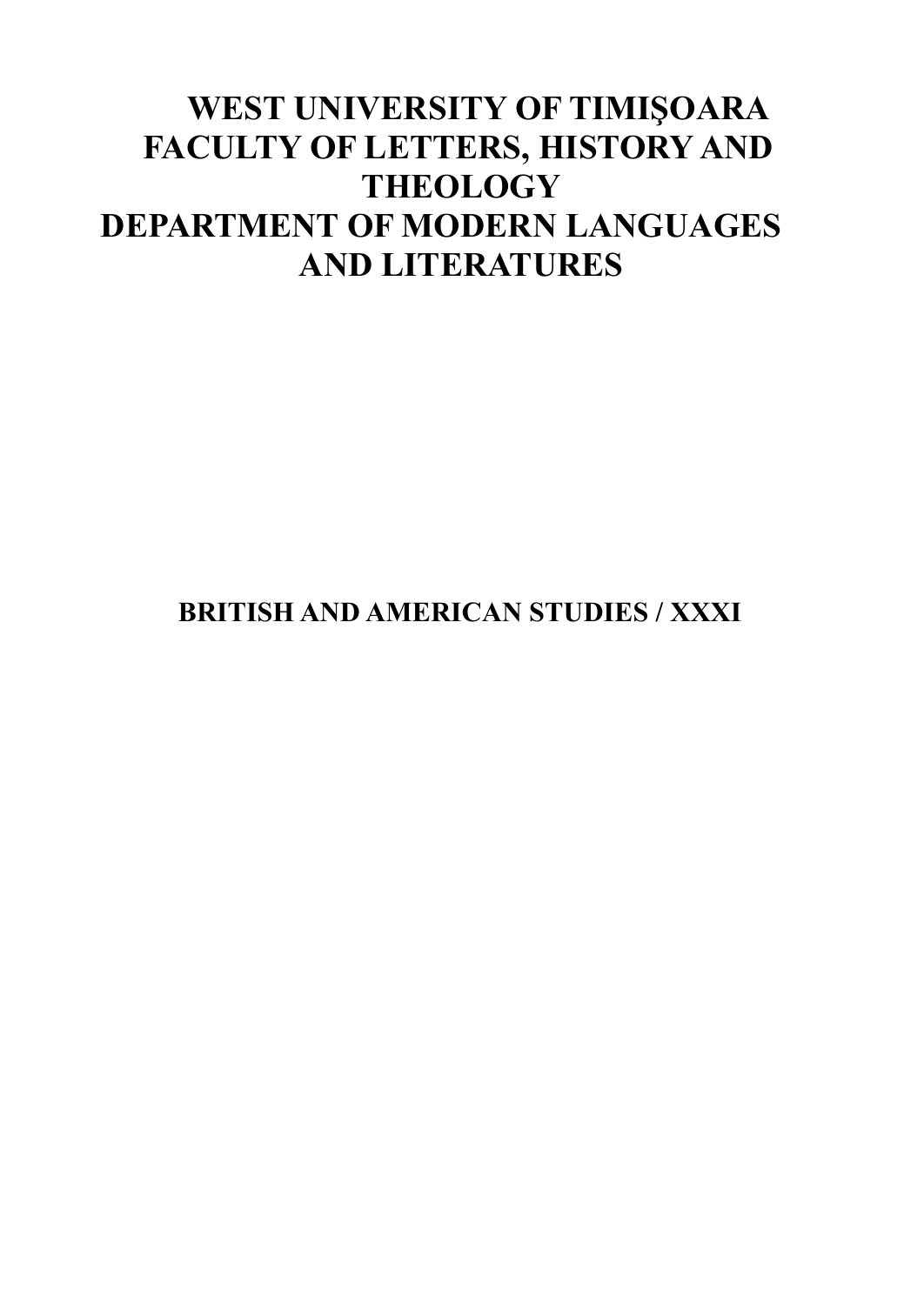# **SCIENTIFIC COMMITTEE**

Prof. **Larisa Avram**, University of Bucharest, Romania

Prof. **Andrei Avram**, University of Bucharest, Romania

Prof. **Pia Brînzeu**, West University of Timișoara, Romania

Prof. **Daniel Dejica-Carțiș**, "Politehnica" University, Timișoara, Romania

Prof. **Rodica Dimitriu**, "Alexandru Ioan Cuza" University, Iași, Romania

Prof. **Fernando Galván**, University of Alcalá, Spain

Dr. **Mihăiță Horezeanu**, "King Khalid" University, Asir-Abha, Saudi Arabia

Prof. **Smiljana Komar**, University of Ljubljana, Slovenia

Prof. **Ștefan Oltean**, "Babeș-Bolyai" University, Cluj-Napoca

Prof. **Hortensia Pârlog**, West University of Timișoara, Romania

Prof. **Stephen Tapscott**, Massachusetts Institute of Technology, USA

Dr. **Slávka Tomaščíková**, "Pavol Jozef Šafárik University", Košice, Slovakia

Prof. **Ileana Șora Dimitriu**, University of Kwazulu-Natal, Durban, South Africa

Prof. **Titela Vîlceanu**, University of Craiova, Romania

Prof. **Mihai Zdrenghea**, "Babeș-Bolyai" University, Cluj-Napoca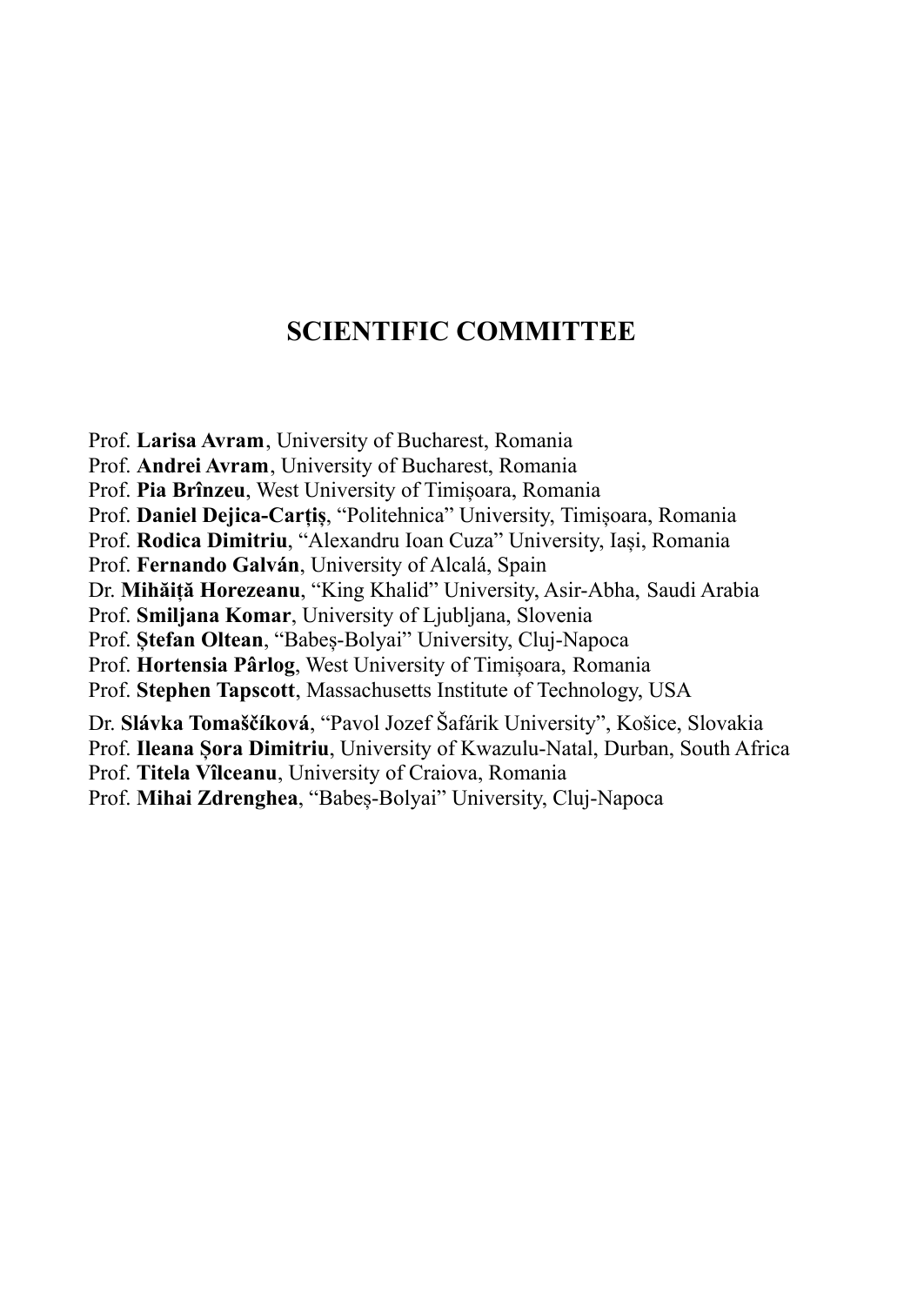# **CONFERENCE ORGANISERS**

# **Department of Modern Languages and Literatures, West University of Timişoara**

## **CONFERENCE COORDINATORS**

**Hortensia Pârlog Luminiţa Frenţiu Loredana Pungă Andreea Șerban**

**Sponsored by West University of Timişoara; Faculty of Letters, History and Theology; Department of Modern Languages and Literatures; RSEAS.**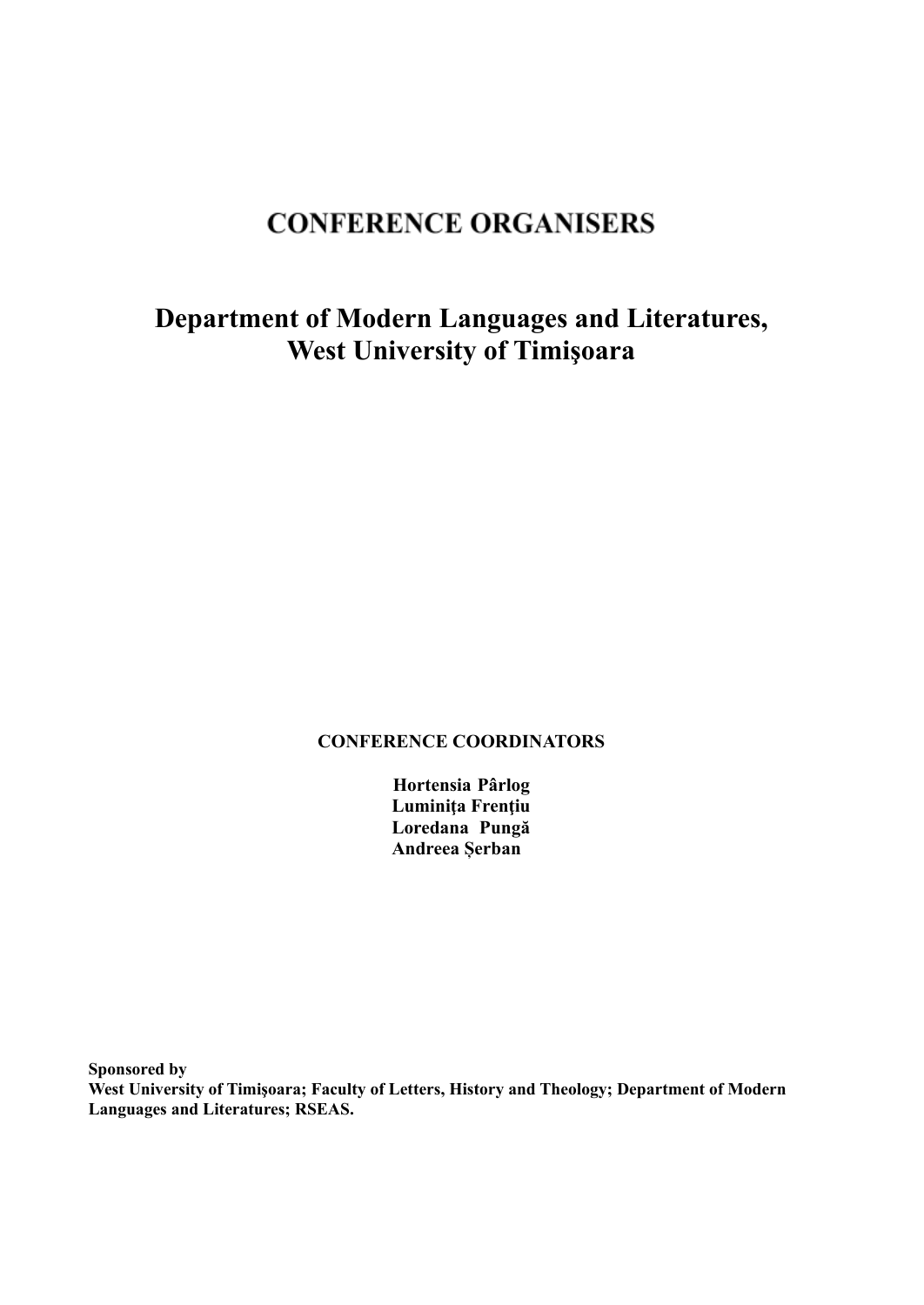# **CONFERENCE PROGRAMME**

### **Thursday, May 12**

#### 10:00 - 10:30 **[Opening address](https://meet.google.com/sgw-mybj-mbm)**

Professor Marilen Pirtea, Rector Professor Loredana Pungă, Dean, Faculty of Letters Associate Professor Codruța Goșa, Head of the Modern Languages Department Professor Titela Vîlceanu, RSEAS Chair Professor Emerita Hortensia Pârlog, Conference Chair

### 10:30 - 11:30 **[Plenary lecture](https://meet.google.com/sgw-mybj-mbm)**

Professor **Andreas Jucker**, University of Zürich *The Pragmatics of Emotion in Fiction* Moderator: Hortensia Pârlog

### 11:30 - 12:00 Coffee break

#### 12:00 - 13:00 **[Plenary lecture](https://meet.google.com/sgw-mybj-mbm)**

Professor **Laurence Roussillion-Constanty**, Université de Pau et des Pays de l'Adour *Slow Motion and Sharp Pencils: Travelling Through the Pyrenees in Text and Image, a 21st Century Approach* Moderator: Dana Percec

13:00 - 14:00 Lunch break 14:00 - 16:30 Paper presentations 16:30 - 17:00 Coffee break 17:00 - 19:00 Paper presentations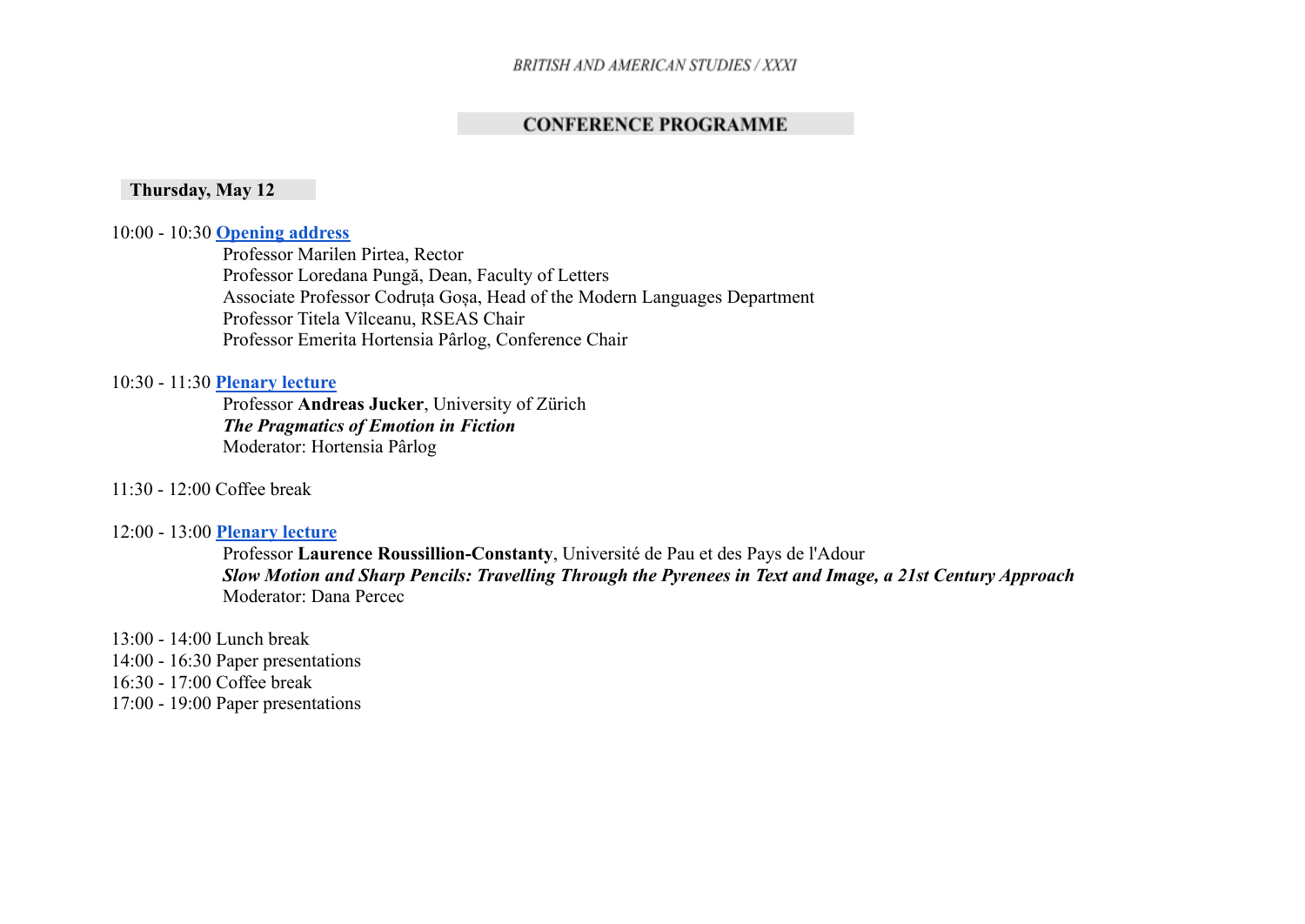### **Friday, May 13**

10:00 - 11:00 **[Plenary lecture](https://meet.google.com/ykv-dtcn-nzz)**

Dr. **Martin Will** – President, Advanced International Translation Research Network *CAI (Computer Aided Interpreting) for Conference Interpreters. Concepts, Content and Prospects* Moderator: Loredana Pungă

11:00 - 11:30 Coffee break

### 11.30 - 12.30 **[Plenary lecture](https://meet.google.com/ykv-dtcn-nzz)**

Professor **Nicoletta Vasta**, University of Udine *The Socio-Pedagogic Role of Critical Intermodal Discourse Analysis: Navigating Identities and Construing Mediated Narratives. The Case of the US Civil Rights Movement* Moderator: Diana Mădroane

12:30 - 13:30 Lunch break 13:30 - 16:00 Paper presentations 16:00 - 16:30 Coffee break 16:30 - 19:00 Paper presentations

## **Saturday, May 14**

10:00 - 11:00 Workshop 1: **Anthony Baldry, Francesca Coccetta** and **Davide Taibi** *Virtual Worlds and Artificial Intelligence: A Multisemiotic Video Corpus-based Approach* Moderator: Daniel Dejica

> Workshop 2: **Riccardo Minasi** *ELT During Lockdown in the Italian Context: A New Frontier in Online Learning* Moderator: Valentina Mureșan

11:00 - 12:00 [Book Panel:](https://meet.google.com/fcc-ngbn-rec) **Pia Brînzeu** – *Fantomele lui Shakespeare* **George Volceanov** – *Întoarcerea la Marele Will sau Reconsiderarea canonului shakespearian* Moderator: Dana Percec

12:00 Conference closing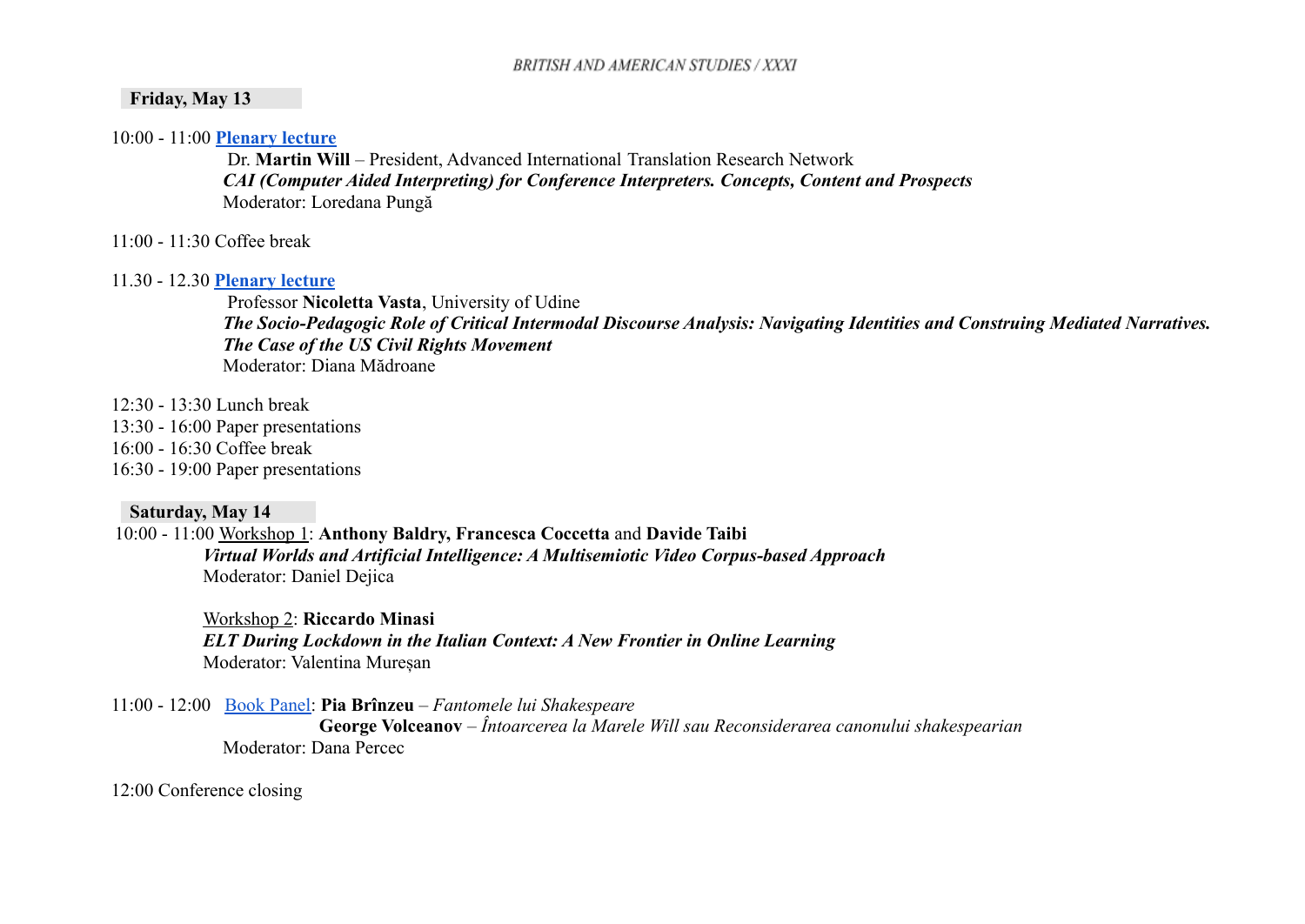# **Thursday, May 12, 14:00 - 16:30**

| <b>BRITISH LITERATURE</b>                                                                                                                                                                                   | <b>AMERICAN LITERATURE</b>                                                                                                                                            | <b>CULTURAL STUDIES</b>                                                                                                                    | <b>GENDER STUDIES</b>                                                                                                             | <b>LANGUAGE STUDIES</b>                                                                                                                  | <b>TRANSLATION STUDIES</b>                                                                                                     |
|-------------------------------------------------------------------------------------------------------------------------------------------------------------------------------------------------------------|-----------------------------------------------------------------------------------------------------------------------------------------------------------------------|--------------------------------------------------------------------------------------------------------------------------------------------|-----------------------------------------------------------------------------------------------------------------------------------|------------------------------------------------------------------------------------------------------------------------------------------|--------------------------------------------------------------------------------------------------------------------------------|
| Moderator: Rocio Moyano<br>Rejano<br>Session host & link TBA                                                                                                                                                | Moderator: Alexandra Erdős<br>Session host & link TBA                                                                                                                 | Moderator: Mirna Radin Sabadoš<br>Session host & link TBA                                                                                  | Moderator: Karolina Zlámalová<br>Session host & link TBA                                                                          | Moderator: Mihaela Lazovic<br>Session host & link TBA                                                                                    | Moderator: Daniel Dejica<br>Session host & link TBA                                                                            |
| Rocio Moyano Rejano<br>"I Should Have Been a Woman by<br>Right". The Ekphrastic and Intertextual<br>Dialogue in the Representation of<br>Shakespearean Heroines in Victorian<br>and Preraphaelite Paintings | <b>Hogar Abdullah</b><br>Relocating Ann Petry within the Issues of<br>Midcentury African American Fiction                                                             | <b>Catrinel Avarvarei</b><br>Between the Covers and into the<br>Witness Stand - Point<br>Counterpoint in "Fiction-in-law"<br>Jurisprudence | Adriana Răducanu<br>My Father Had a Daughter or the<br>Architecture of Desire                                                     | Alexandru Oravițan<br>Gender-Specific Nouns Revisited:<br>Corpus-Based Insights on Emerging<br>Trends in Contemporary British<br>English | <b>Daniel Dejica</b><br>Process-oriented Research in<br><b>Translation Studies:</b><br>Challenges and Perspectives             |
| Ayşegül Ernur<br>All the world's a stage?<br>Shakespearean Affect in M. L.<br>Rio's "If We Were Villains"                                                                                                   | <b>Hanan Alawna</b><br>Between Performance and<br>Performativity: Females' Identity in<br>Zadie Smith's White Teeth                                                   | Ileana Botescu Sireteanu<br>Writing as an Immortality<br>Project: Joan Didion's<br>Rhetoric of Death                                       | <b>Estella Ciobanu</b><br>The Little Red Dress: The Spectacle<br>of Femininity in Willy Decker's<br>Production of La Traviata     | <b>Iulia Cristina Antonie (Cotea)</b><br>Deciphering Cultural Connotations<br>in Jonathan Coe's Middle England                           | Ruxandra Drăgan<br>Rendering the Best Results in<br>Romanian                                                                   |
| Elena-Ancuta Stefan<br>"Now cracks a noble heart":<br>Revisiting the Tragic Hero in<br>Shakespeare's Hamlet Manga<br>Adaptation                                                                             | <b>Elena Crasovan</b><br>"Nothing Ever Dies". Haunting Memories<br>and Literal Metaphors in Magical-Realist<br>Fiction. The Case of Toni Morrison's<br><b>Beloved</b> | Georgiana Silvia Leotescu<br>Beyond the Books. The Role of<br>Cross-Media Communications<br>in the Rise of Pottermania                     | Karolina Zlámalová<br>Transmasculinities in Contemporary<br>Nonbinary Life Writing                                                | Luminița Frențiu and<br>Loredana Pungă<br>The Role of Conceptual<br>Metaphors in Building Collective<br>Identity in Times of Conflict    | Marina Simona Matei<br>Translators as Mediators: Their<br>Role in Achieving Intercultural<br>Comprehension                     |
| <b>Adela Matei</b><br>Reconfiguring Transgressive Space:<br>Multiculturalism in Antony and<br>Cleopatra (Directed by Barry Avrich,<br>Stratford Shakespeare Festival, 2015)                                 | Alexandra Erdős<br>Langston Hughes and the Black<br>Experience in the South                                                                                           | Petru Ionescu<br>Mythopoesis and Popular<br>Culture                                                                                        | Luiza Caraivan<br>Rewriting HERstory: Women from<br>Micro-histories to South African<br>Fiction                                   | <b>Predrag Novakov and</b><br>Mihaela Lazovic<br>English Phrasal Verbs and their<br>Romanian and Serbian Translation<br>Equivalents      | Karina Bianca Ioana Hauer<br>and Daniel Dejica<br>A Terminological Approach to<br>Weather Forecasts in English and<br>Romanian |
| <b>Sidonia Ariton</b><br>Hamlet - Trauma and Procrastination                                                                                                                                                | <b>Cristina Cheveresan</b><br>"If I Am Elected Devil": Political Satire<br>and Parody in Philip Roth's Our Gang                                                       | Mirna Radin Sabadoš<br>Imagining Fictional Posthumans<br>- Feminized Androids in HBO<br>Narratives                                         | <b>Gabriela Tucan</b><br>Gertrude Stein's Experience of<br>Expatriation and Settlement in The<br>Autobiography of Alice B. Toklas | <b>Sorin Ciutacu</b><br>Language Purism in the Mirror.<br>William Barnes and August<br>Treboniu Laurian                                  | <b>Mihai Robert Rusu</b><br>Terminology-related Problems<br>and Solutions in Medical<br>Translation                            |
| Lavinia Loredana Tura<br>Tales from Shakespeare - a retold<br>version of Shakespeare's plays                                                                                                                | <b>Alexandra Groza</b><br>Philip Roth's "Nemeses" in Indignation<br>$(2008)$ and Nemesis $(2010)$ : War and<br>Disease                                                | <b>Radu Floris</b><br>No-No Boy and Schrödinger's<br>Naïve Dialecticism                                                                    |                                                                                                                                   | Mihaela Tănase-Dogaru<br>On recent "-bil" derivatives in<br>Romanian                                                                     | Corina Dobrotă<br>Common Errors in Legal<br>Translation                                                                        |
|                                                                                                                                                                                                             |                                                                                                                                                                       |                                                                                                                                            |                                                                                                                                   |                                                                                                                                          | <b>Ioana Raluca Visan</b><br>Translating for the Maritime<br>Industry                                                          |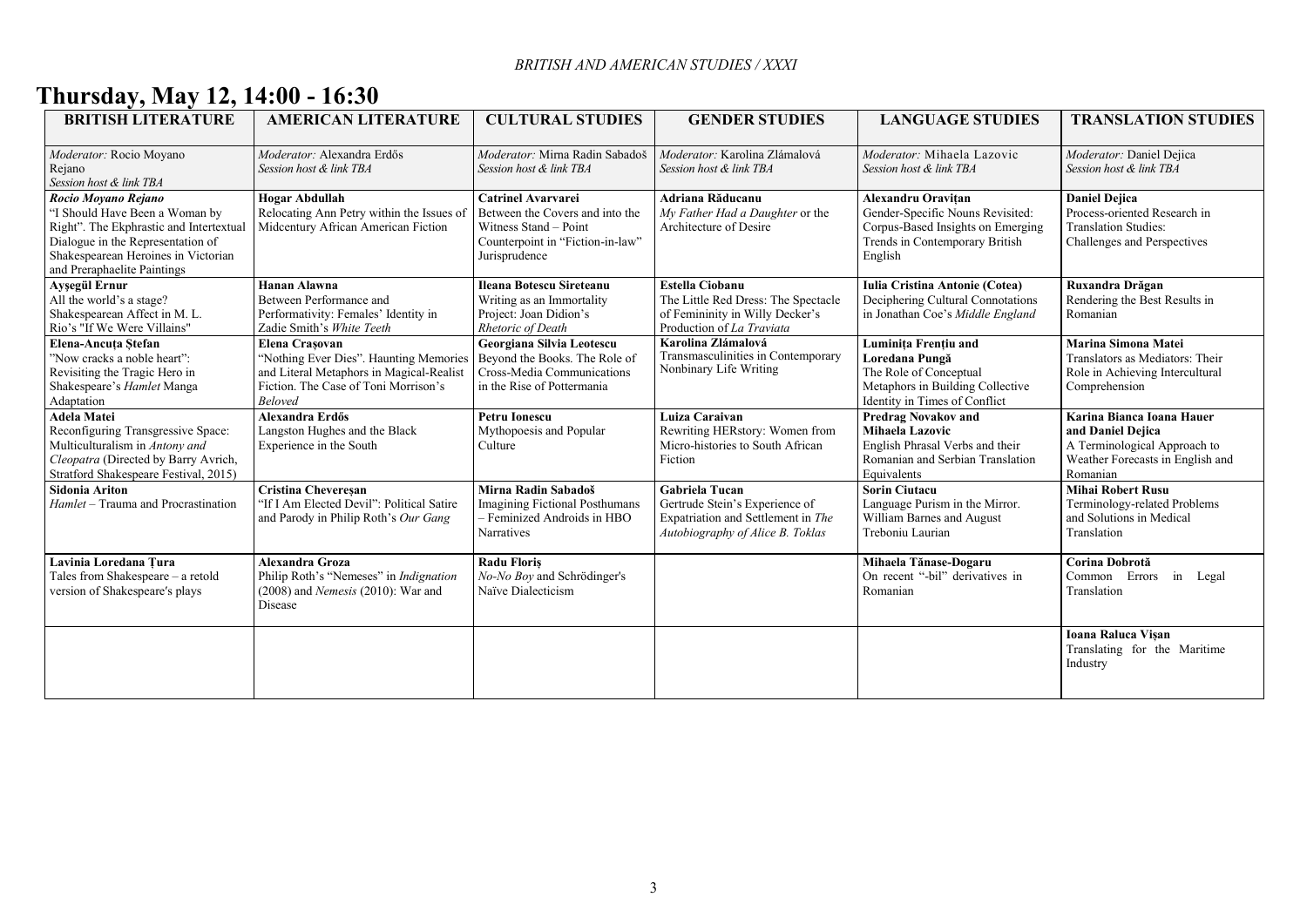# **Thursday, May 12, 17:00 - 19:00**

| <b>BRITISH LITERATURE</b>                                                                                                            | <b>AMERICAN LITERATURE</b>                                                                                                         | <b>CULTURAL STUDIES</b>                                                                                                                                                                  | <b>LANGUAGE STUDIES</b>                                                                                                          | <b>TRANSLATION STUDIES</b>                                                                                                                       | <b>ELT</b>                                                                                                                                                                           |
|--------------------------------------------------------------------------------------------------------------------------------------|------------------------------------------------------------------------------------------------------------------------------------|------------------------------------------------------------------------------------------------------------------------------------------------------------------------------------------|----------------------------------------------------------------------------------------------------------------------------------|--------------------------------------------------------------------------------------------------------------------------------------------------|--------------------------------------------------------------------------------------------------------------------------------------------------------------------------------------|
| Moderator: Hatice Karaman<br>Session host & link TBA                                                                                 | Moderator: Elgoni Nikolla<br>Session host & link TBA                                                                               | Moderator: Catherine MacMillan<br>Session host & link TBA                                                                                                                                | Moderator: Polina Shvanyukova<br>Session host & link TBA                                                                         | Moderator: Titela Vîlceanu<br>Session host & link TBA                                                                                            | Moderator: Mădălina Chitez<br>Session host & link TBA                                                                                                                                |
| Maria Jose Alvarez Faedo<br>Mabel Dearmer's Approach to<br>Cervantes's Novel in Her Play Don<br>Ouixote. A Romantic Drama            | Gabriela Glăvan<br>Epistolary Mythologies: the<br>Plath/Hughes Marriage in the<br>American Writer's Correspondence                 | <b>Catherine MacMillan</b><br>The Haunting of 'Illa Bella Negreeta':<br>Uncanny Home(land)s in Bernardine<br>Evaristo's The Emperor's Babe                                               | Polina Shvanyukova<br>"Delivering together on our bold<br>vision": Promotional Discourse in<br>the U.S. House of Representatives | Titela Vîlceanu<br>The Translation of Australian<br>Fiction in Romania - Still<br>Building the Polysystem?                                       | Cristina-Gabriela Marin<br>Newspapers- A Different Approach<br>on Teaching Specialised Vocabulary                                                                                    |
| <b>Hatice Karaman</b><br>The Spectre and the Pin:<br>Hermeneutic Mourning in Maggie<br>O'Farrell's Hamnet                            | Georgiana Dilă<br>Searching for the Truth behind the<br>Dysfunctional Family in Sam<br>Shepard's Buried Child                      | Peter Gaál-Szabó<br>Ecomemory for the Future: Black<br><b>Environmental Liberation</b><br>Theology                                                                                       | Cristina Mihaela Zamfir<br>Overcoming Communication<br>Barriers in Company Culture                                               | Nadina Visan<br>in the<br>Negotiating Meaning<br>Translation of Riddles in J.R.R.<br>Tolkien's The Hobbit                                        | Valentina Mureșan and Codruța<br>Gosa<br>Voices form a Postgraduate<br>Programme. A Case Study on Digital<br>Literacy                                                                |
| Jafar Baba<br>Frankenstein: A Postcolonial<br>Reading                                                                                | Mihaela Gavrilă<br>Portraits and Reflections in David<br>Ebershoff's The Danish Girl                                               | Dana Vasiliu<br>Medieval Monsters and Their<br>Antipodean Purgatory                                                                                                                      | Claudia Raluca Stamatescu<br>The Vocative Text and Discourse -<br>Making Communication More<br>Effective                         | <b>Irena Ragaisiene</b><br>Cultural Identity in the English<br>Translation of Gabija Grušaitė's<br>Stasys Šaltoka. Vieneri metai (Cold<br>East)  | <b>Monica Oprescu</b><br>Intercultural Competences through<br><b>CLIL</b>                                                                                                            |
| <b>Soltan Jaber</b><br>Hecuba in the Contemporary<br>World: A Colonial Reading into<br>Contemporary Versions of the<br>Queen of Troy | Elgoni Nikolla<br>The Voyage of The Crucible on the<br>Albanian Stage before and after the<br>Fall of the Iron Curtain (1973-2011) | <b>Kamil Huszcza</b><br>Hiding in Plain Sight. American<br>Movie and TV Series<br>References in Select Polish<br>Video Games                                                             | <b>Andreea Maria Cosmulescu</b><br>Considerations on the EU<br>Supranational Legal Discourse                                     | Daria Protopopescu<br>Viewpoint and Comment Adverbs in<br>P.G. Wodehouse                                                                         | Cristian Sandor & Cristina Sandor<br>U2's Achtung baby and Zooropa<br>in class – a cultural and media<br>approach                                                                    |
| Marika Strano<br>Butler's The Authoress of The<br>Odyssey and Joyce's Ulysses: Two<br>Modern Odysseys Linking Past and<br>Future     | Xiaorui Du<br>Hawthorne's Humanist Prometheus<br>in "Young Goodman Brown" and<br>"The Minister's Black Veil"                       | <b>Arash Poorakbar</b><br>Terrorism: Terror, Sublime and<br>the Terrifying State/state                                                                                                   | Teodora Florică (Dragotă)<br>Is EU English an independent<br>language?                                                           | Liana Georgiana Oprea (Moga)<br>Literary Translation in the Romanian<br>Context. A Case Study                                                    | <b>Emese Boksay Pap</b><br>A Spoonful of Sugar Helps the<br>Medicine Go Down: Gamifying<br>Academic Reading                                                                          |
| Eirini Bourontzi<br>The Heroine's Journey: The Case of<br>Morgana from BBC's Merlin                                                  | Santosh Pundalik Rajguru<br>Philosophical Repercussions of the<br>'American Dream' in American<br>Literature                       | Irina Diana Mădroane and<br><b>Adina Bava</b><br>Mobility and Transnational<br>Relationships in Alternative<br>Media Discourse: Migration<br>Actors, Objects and Emotions on<br>the Road | <b>Andreea Codrina Tănase</b><br>Violations of Symmetry in<br><b>Coordinated Structures</b>                                      | Simona Şimon, Daniel Dejica,<br>Annamaria Kilyeni and Marcela<br>Alina Fărcasiu<br>Training Validators and Facilitators<br>of Easy-to-Read Texts | Loredana Bercuci, Claudia<br>Doroholschi and Mădălina Chitez<br>Stance and Voice in Academic<br>Writing: A Corpus-Based Cross-<br>Disciplinary Study of Student Theses<br>in English |
|                                                                                                                                      |                                                                                                                                    |                                                                                                                                                                                          | Hermina Maria Andreescu<br>(Apostolache)<br>Multiple Perspectives on<br>Terminological Variation in the<br>Discourse of Psalms   | Annamaria Kilveni, Daniel Dejica,<br>Şimona Şimon and Marcela Alina<br>Fărcasiu<br>Designing Skill Cards for E2R<br>Validators and Facilitators  | Mihaela Cozma and Romanița<br>Jumanca<br>Problems of Lexical and<br>Grammatical Equivalence in<br>Translation                                                                        |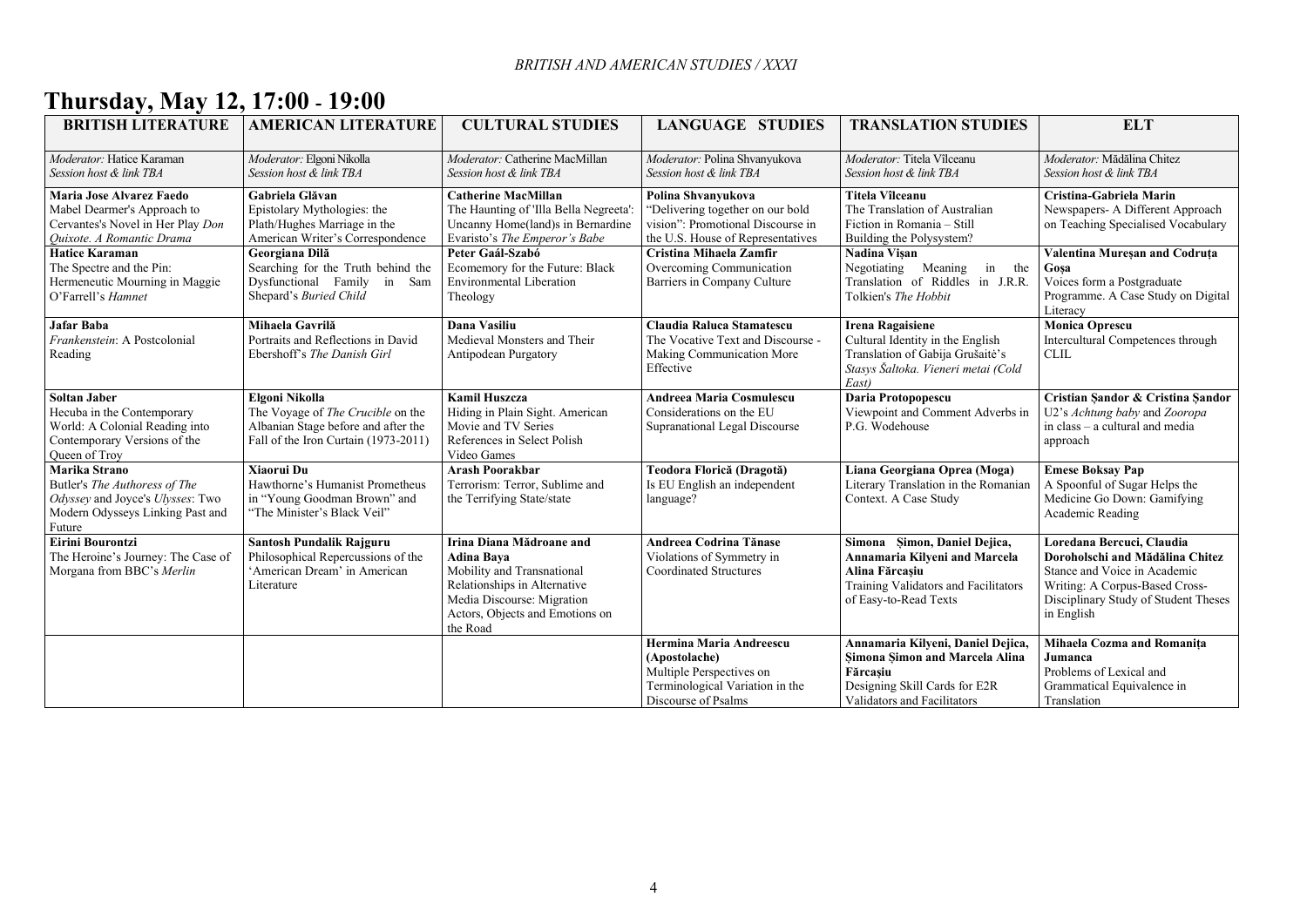# **Friday, 13 May, 13:30 - 16:00**

| <b>BRITISH LITERATURE</b>                                                                                                                                                                 | <b>AMERICAN LITERATURE</b>                                                                                                                    | <b>CULTURAL STUDIES</b>                                                                                                        | <b>LANGUAGE STUDIES</b>                                                                                                          | <b>ELT</b>                                                                                                                                                        |
|-------------------------------------------------------------------------------------------------------------------------------------------------------------------------------------------|-----------------------------------------------------------------------------------------------------------------------------------------------|--------------------------------------------------------------------------------------------------------------------------------|----------------------------------------------------------------------------------------------------------------------------------|-------------------------------------------------------------------------------------------------------------------------------------------------------------------|
| Moderator: Dragos Ivana<br>Session host & link TBA                                                                                                                                        | Moderator: Ingrida Žindžiuvienė<br>Session host & link TBA                                                                                    | Moderator: David Livingstone<br>Session host & link TBA                                                                        | Moderator: Dragana Vuković Vojnović<br>Session host & link TBA                                                                   | Moderator: Aurelija Daukšaitė-<br>Kolpakovienė<br>Session host & link TBA                                                                                         |
| <b>Mehmet Korman</b><br>Paradigm Lost: A Study on the Loss of the<br>Monster's Sacred State and its Profanation                                                                           | <b>Elisabetta Marino</b><br>Mazziotti Gillan's When the Stars Were<br>still Visible: Looking for a Place to Call<br>Home                      | <b>Elena Butoescu</b><br>Taste, Eighteenth-Century English<br>Salonnières and the Culture of Sociability                       | Aleksandra Radovanović and Dragana<br>Vukovic Vojnović<br>Hedges in Tourism and Hospitality-Related<br><b>Research Articles</b>  | Olivia Bălănescu<br>Identity Construction in the Process of<br>Teaching/Learning English in the<br>Workplace                                                      |
| Veronica Tatiana Popescu<br>Deconstructing and re-articulating Swift's<br>Gulliver's Travels: Silviu Purcărete's<br>creative rewriting of the Swiftian text for<br>the stage              | Ingrida Žindžiuvienė<br>The Reader as a "Learning Witness" in<br>Ruta Sepetys' Novel <i>I Must Betray You</i><br>(2022)                       | <b>Andreea Pele and Ramona Bran</b><br>Talk to Me in Memes                                                                     | Ștefan Radu Bogdan Stănescu<br>Language on Social Media Platforms - A<br>Weapon to Counterstrike Bullets, Missles<br>and Rockets | Daniela-Angelica Bercian<br>Research Methods Used to Analyze the<br>Efficiency of Online Teaching in the Pre-<br>University Education System During 2020-<br>2022 |
| Dragos Ivana<br>The Meaning of Walking in Eighteenth-<br>Century London                                                                                                                   | <b>Alexandru Budac</b><br>The Technocratic Monks: Art, Defense<br>Systems, and Lapsed Catholics in Don<br>DeLillo's Underworld                | Roxana Rogobete<br>Memes and Literature. Towards a<br>"Memeology" in Literary Studies?                                         | <b>Ion-Sorin Luca</b><br>A Critical Discourse Analysis of Donald<br>Trump's Right-Wing Supporting Article<br>during Capitol Riot | Aurelija Daukšaitė-Kolpakovienė<br>Morphological Errors in Moodle Posts<br>Written by University EFL Students                                                     |
| Jana Valová<br>Neo-Victorian Re-Visitation of the<br>Peripheries                                                                                                                          | Ana Cristina Băniceru<br>The Detective – The 'Uncanny' Avatar of<br>the Gothic                                                                | Diana-Andreea Novaceanu<br>Learning How to Look: Contemporary<br>Visual Arts Interventions in the British<br>Medical Landscape | Ana-Maria Păcleanu<br>Semantically and Pragmatically Mirroring<br>Orwell's 1984 – Boualem Sansal's 2084                          | Ana-Maria Arşovan Buliga<br>Past, Present and Future of Teaching-<br>Learning Process in Romania                                                                  |
| Irina Kyulanova<br>The Child's Perspective as a Vehicle for<br>Conveying Otherness: Life under Taliban<br>Rule in Latifa's My Forbidden Face and<br>Gulwali Passarlay's The Lightless Sky | <b>Adelina Miclea</b><br>Colleen Hoover's Formulas for Best-sellers<br>as Seen in Reminders of Him and It starts<br>with Us                   | <b>David Livingstone</b><br>Local Boy Goes Global: the Sea Shanty to<br>the Rescue                                             | <b>Corina Vasile</b><br>Discourse as Marketing Communication in<br><b>University Presentations</b>                               | Erika Ada<br>News Articles and Teaching Reading in<br><b>ESP Classrooms</b>                                                                                       |
|                                                                                                                                                                                           | Raul-Cristian Săran<br>Features of The United States of America in<br>David Foster Wallace's <i>Infinite Jest</i> and <i>The</i><br>Pale King | <b>Ramona Dobrei</b><br>Libra – The Alternative Narrative of an<br>Assassination                                               | Oana-Maria Puiu (Niță)<br>Pragmatic Perspectives on Discourse                                                                    |                                                                                                                                                                   |